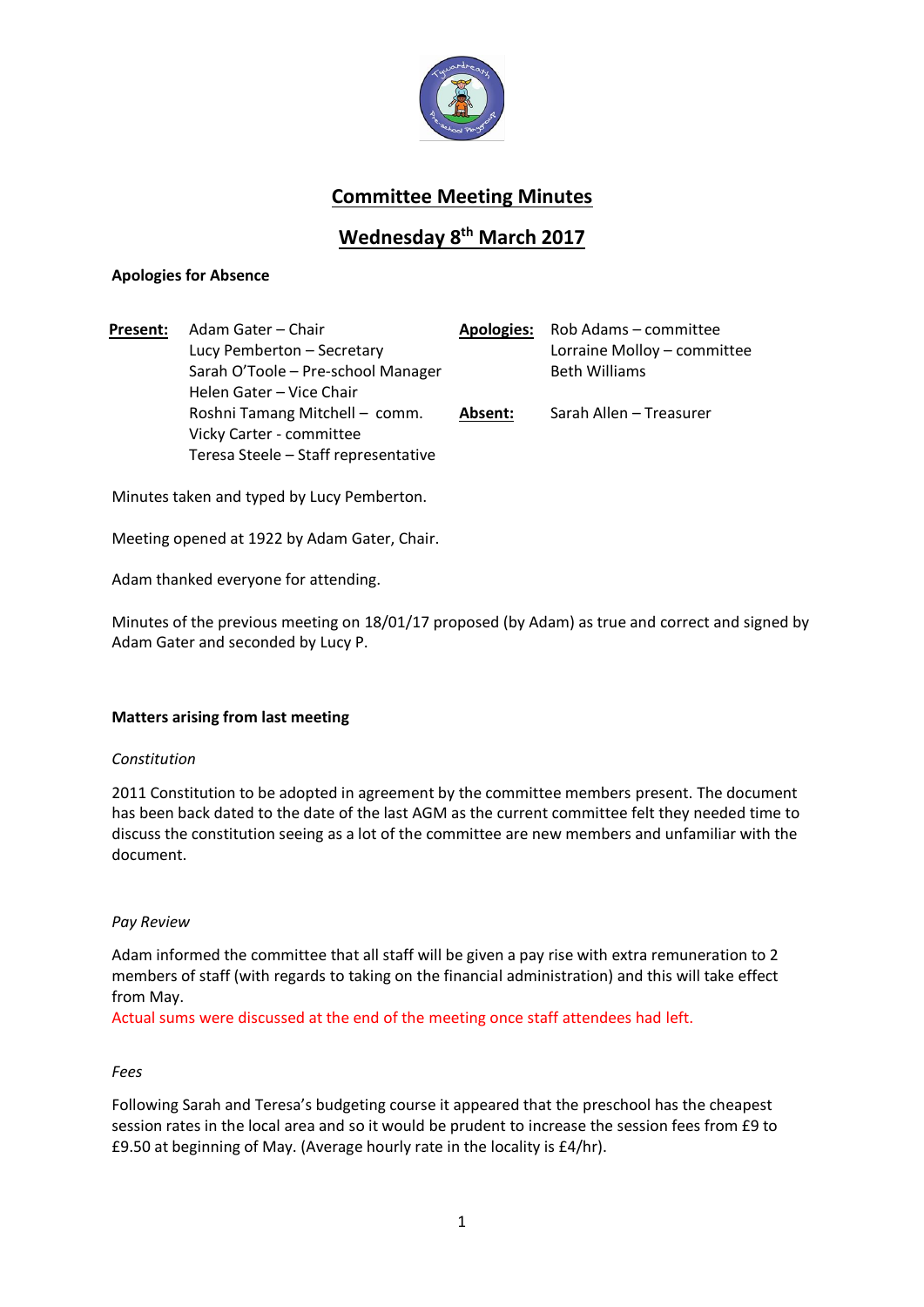

Lunch time rate to remain at £1.50 for now. This rate to be reviewed in Sept. *Proposal: Fee increase from £9 to £9.50 a session. Proposed by Roshni 2nded by Helen.*

# *Forest school*

S O'T spoke to Trudy on Monday and she hasn't been able to come up with any extra ideas.

Helen and Sarah have been to see the land behind St. Sampson Close that belongs to the Baileys'. Sarah to ask Anne Blake what other bits of land she has that have trees on.

# *Action: Helen to contact Becky Hughes about the council land off Vine Place that has been proposed for the Community Orchard.*

Woodland in Par – belongs to Jo. Sarah to reccy the site.

# *Fundraising*

Easyfundraising now live and we currently have 10 supporters and have raised a whopping £3.38! from small beginnings….

Co-op have requested proof of charitable status? And proof of bank account so unofficially we have been selected to be a recipient of the next round of fundraising in the local area.

### Helen's fundraising ideas

- Grantsonline.org.uk
- Grantfinder.co.uk Roshni
- Fundingcentral.org.uk
- Paul Hamlyn foundation/trust
- Santander up to £5k
- Awards for All

Lucy proposed that this be split up amongst the committee members to research further.

Helen suggested that we set up a closed facebook group for the committee – Sarah to action.

### **Finance Report**

### See separate report.

Sarah to reconsider the invoice date to allow for late payment of the invoices at the end of the month that take a few days to process.

Annual return required asap by Charities Commission. S O'T to do – help can be provided by the PLA.

### **Pre-school Manager's Report**

See separate report.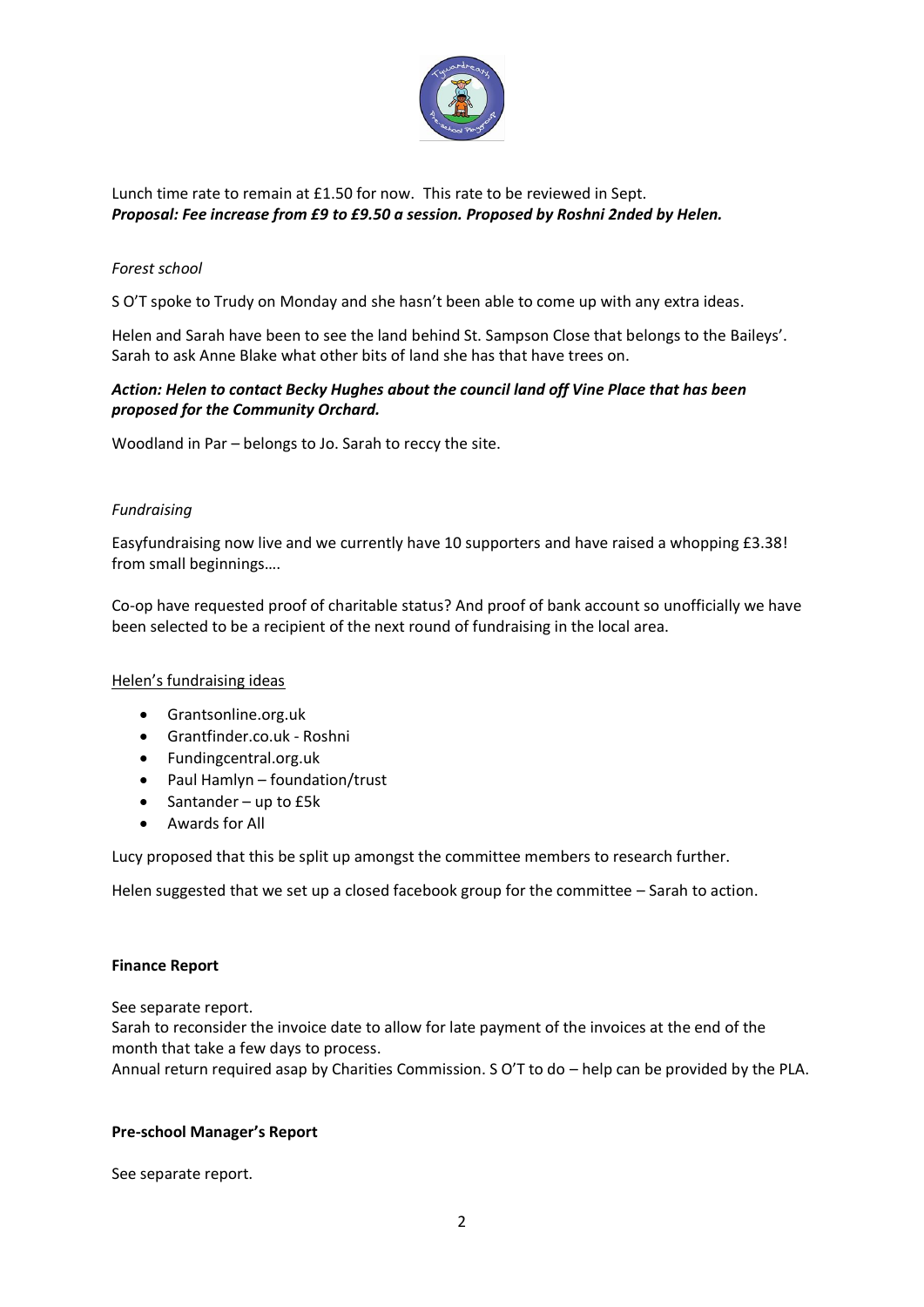

Staff Update – Sarah has asked Beth to swap her Tues afternoon to the morning. Beth has asked for Thursday mornings off for the next 8-10 weeks. Beth will also need time off for her op when the time comes. Any committee volunteers to cover sessions will be welcomed!

Teresa left meeting at 20.59

# **30 hours funding – covered in staff report**

## **DBS & EY2**

Both Adam and Roshni now have their DBS and will progress to gaining their EY2 before the next meeting.

### **Dates for the Diary**

Easter Crafternoon Wed 28th March 2.15-4pm

### **Any Other Business**

Teresa and Sarah need to be overseen by a committee member to absolve themselves of any fraud accusations. Sarah proposed that Helen as the Vice-Chair oversees the finances on a fortnightly basis. Proposed by Vicky 2nded Roshni

Lucy to let Sarah know what printer cartridge she will need as a replacement for all the printing done to date. Plus a ream of paper.

Helen raised the point of the mud in the garden – what can we use to solve this problem. Bark chippings, astroturf, grass seed? No solution to this as yet.

Vicky proposed that free sessions for active committee members are offered to accommodate committee hours spent working on behalf the pre-school.  $\odot$ 

Course feedback was given from Lucy, Sarah and Teresa

SEF implementation – has to be done by the committee - Sarah to send link of SEF to committee.

Website update required. This is on Sarah's to do list.

#### **Pay review**

All committee are in agreement of the proposed pay increases which will be implemented in May.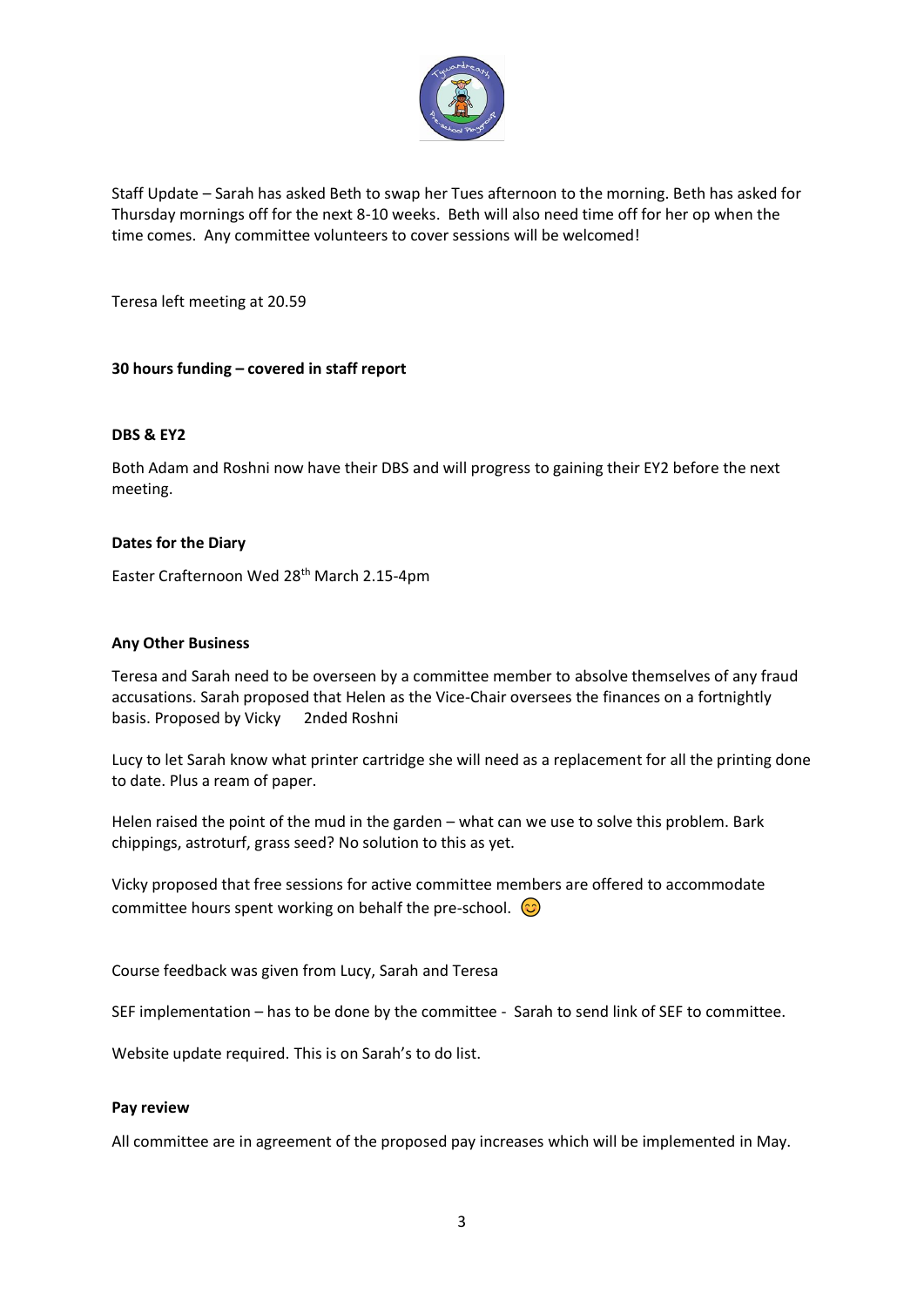

# **Date of Next Meeting**

Thursday 25<sup>th</sup> May at 7pm

(4pm meeting time was discussed but the general feel was attendance is better at 7pm and also there is less distraction by all the children in the background.)

Meeting finished at 9.54pm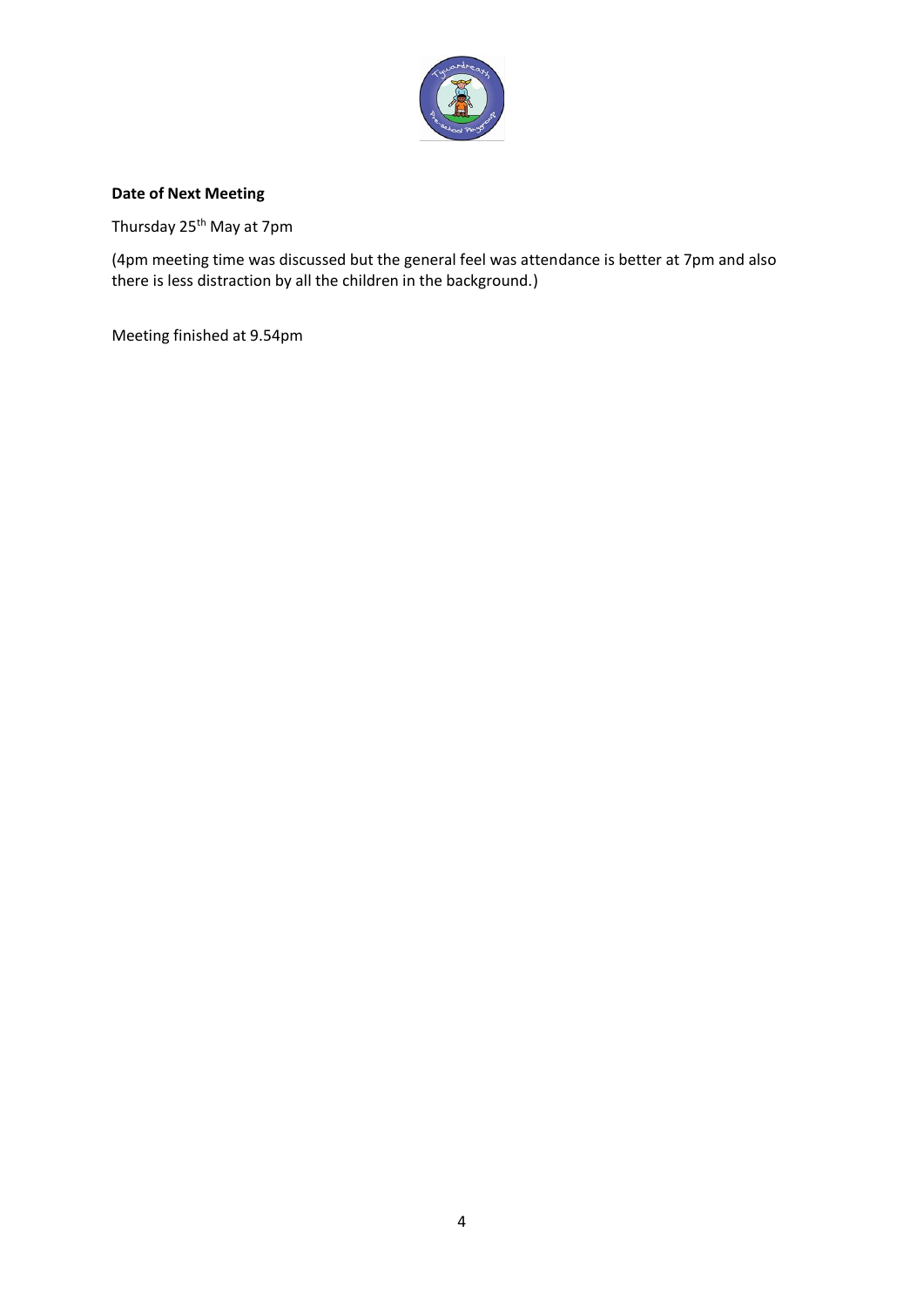

# **Wednesday 8th March 2017 – Financial Report**

| <b>Current Account (CA) balance</b>                 | £8,865.05 (includes £5,000 borrowed from CF)           |                           |  |
|-----------------------------------------------------|--------------------------------------------------------|---------------------------|--|
| <b>Contingency (CF) Account balance</b><br>$£20k+)$ | £13,438.40 (should be one terms running fees @ approx. |                           |  |
| <b>Total</b>                                        | £22,303.45                                             |                           |  |
| <b>Overdue invoices 2016</b><br>2017)               | £308.00                                                | (was £1,900.00 in January |  |
| <b>Overdue invoices Jan/Feb 2017</b>                | £1129.50                                               |                           |  |
| Overdue invoices total                              | £1437.50                                               |                           |  |
| <b>Open invoices March 2017</b>                     | £5700.00                                               |                           |  |
| Former pre-schoolers debts                          | £1759.51                                               |                           |  |

Becky still kindly supporting on issues as they arise (mainly HMRC)

All invoices in Jan/Feb went out with a covering letter explaining I had taken over the invoices, how much was owing in total and that going forward from March 2017 bills would be monthly at the start of the month, due at the end or would incur a 10% admin charge on next bill.

Current pre-schoolers still owed £1,900.00 in January from 2016. This amount is now down to £308.00.

I still haven't done the letter for the old debt of children who have left.

I would like to request a special measure to cancel a January/February bill for a child, total amount due and overview of reason given at the meeting.

We are desperate for craft paint. I will order some this week, I have been shopping around to get the best price.

My finance 'To Do' list is rather long at present. I have the end of year PAYE tasks and also need to sort out the new pensions stuff asap. The Charity Commision report needs to be done by 31/06/17.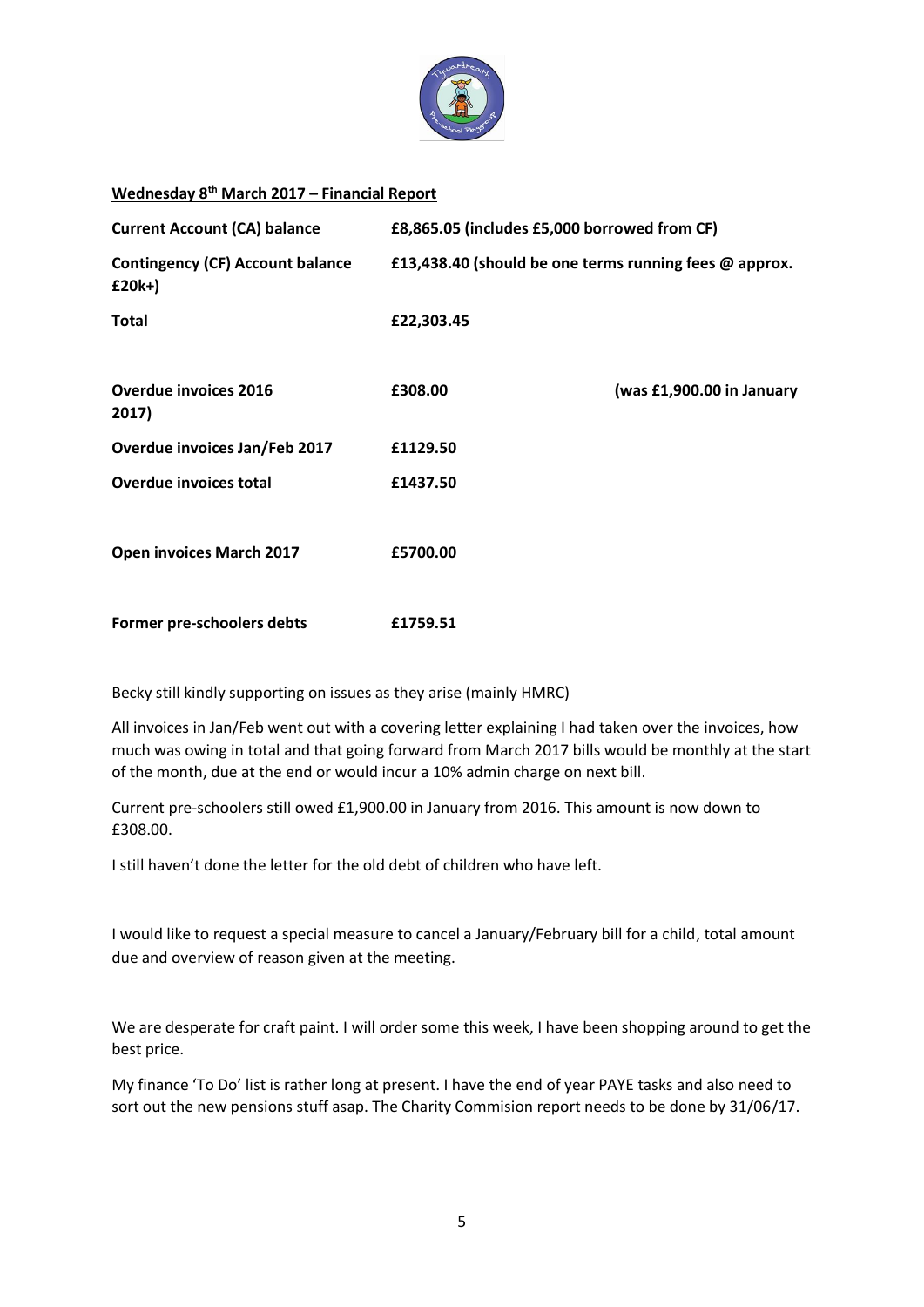

Our BT Bill came last week and we have a debt. We are paying £55 a month at the moment for line rental, calls and broadband (£21.00 per month). Can someone contact them please and see if we can get cheaper or shop around).

# **Wednesday 8th March 2017 – Pre-School Managers Committee Meeting Report**

# **Matters Arising:**

**Staff Update –** Supervision up to date. One staff member will be leaving in May for a new job. She is yet to hand in her notice formally. Recruitment to do!

**EYFS Statutory Guidelines Update –** There was a new EYFS statutory guidelines publication released this week. There is a summary of changes. Nothing major. May need to adapt some procedures slightly. This come in to effect on 01/04/17/.

**30 Hours Funding –** In September 2017 we will have a total of 22 children (including the 2 year olds). Of the 12 children who will be of 3 and 4 year old funding age approx. 6 will be entitled to 30 hours funding in September, with 2 more (8 total) in January 2018 and 2 more (10 total) in May 2018. This does not account for the approx. 20 new starters we get each year, some of whom may be eligible for the 30 hours funding.

**Committee Updates –**I have again emailed CAPITA this week to chase Adam's missing DBS up. I will contact them again if no reply by Friday. Roshni to do.

**Forest School –** I spoke with Trudy Thompson on Monday, she said I am welcome to view the land down at Newhouse Farm. She described it as hilly, but with trees and a bog area (sounds fun!). Helen also went to look at some prospective land, but access is a problem, as well as parking and lack of trees to make it 'forest school'.

I have a friend with woods in Par. If sessions were half a day and parents could collect from there, that would be ideal. Any children doing a whole day at pre-school maybe we can sort some transport back to pre-school for afternoon.

I envisage Forest School being 2 mornings a week in September to March and then 4 mornings a week April – July.

I have almost completed a quarter of the written work for my Forest School Leader Qualification. I am now going to forest school in Wadebridge every Saturday and volunteering as a forest school assistant. The more I think about it the more I think forest school will be a good option for the future of pre-school. Running costs should be much lower that pre-school and it will give us the flexibility to have sessions at pre-school specifically for the school risers and 2 year olds. We can retain our independence and offer another service. I see the forest school running alongside the pre-school and maybe only being open mornings. This would also free the pre-school building up to run a parent and toddler session again in the future. If we decide to go ahead with the forest school I would love to have it up and running for May for some sessions for this years school risers, to iron out any issues before September and the 30 hours funding.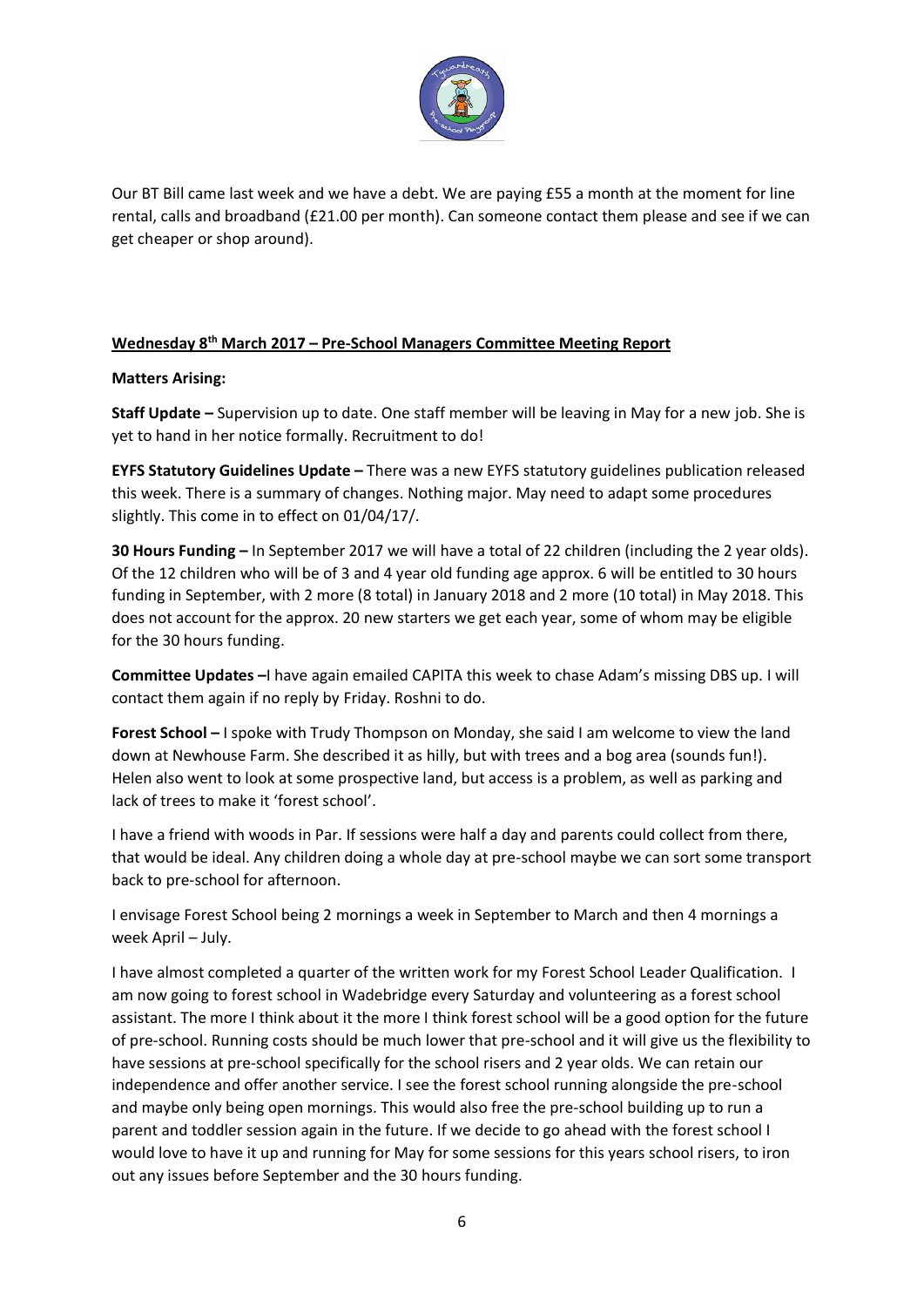

**Tapestry Learning Journal -** All parents who have requested an account but not yet accessed it were sent a new activation email at the weekend. Tapestry is being used in lots of positive ways, such as reporting under/over attainment for each child in each area of learning.

**Fundraising –** Easy fundraising has now kindly been set up Lucy. The link is pinned to the top of the Pre-School Facebook and a link sent to all on a newsletter with the March invoices. I need to email all out contacts still.

**Gift Aid –** I found a gift aid form at my house and I am hoping that Lucy will please design me a new gift aid document on the computer and we can have some sort of system when people make payments of claiming the gift aid? Needs researching. Sorry – still outstanding from last meeting. Forgot about this!

**Policies –** I still need to do major update on the safeguarding policy.

| <b>Effective setting</b>                                                                                                                                                                                                                                                                                                                                | <b>ACTIONS from last</b>                                                                                                                                                                                                                                                                                                                                                                                                                                                                                   | <b>Progress on</b>                                                                                                                                                                                 | How can we make                                                                                                                                                |
|---------------------------------------------------------------------------------------------------------------------------------------------------------------------------------------------------------------------------------------------------------------------------------------------------------------------------------------------------------|------------------------------------------------------------------------------------------------------------------------------------------------------------------------------------------------------------------------------------------------------------------------------------------------------------------------------------------------------------------------------------------------------------------------------------------------------------------------------------------------------------|----------------------------------------------------------------------------------------------------------------------------------------------------------------------------------------------------|----------------------------------------------------------------------------------------------------------------------------------------------------------------|
| leadership and                                                                                                                                                                                                                                                                                                                                          | meeting 18/01/17                                                                                                                                                                                                                                                                                                                                                                                                                                                                                           | 08/03/17                                                                                                                                                                                           | this better?                                                                                                                                                   |
|                                                                                                                                                                                                                                                                                                                                                         |                                                                                                                                                                                                                                                                                                                                                                                                                                                                                                            |                                                                                                                                                                                                    |                                                                                                                                                                |
| management                                                                                                                                                                                                                                                                                                                                              |                                                                                                                                                                                                                                                                                                                                                                                                                                                                                                            |                                                                                                                                                                                                    | <b>ACTIONS</b>                                                                                                                                                 |
| <b>Learning and</b><br><b>Development</b><br>fulfil their responsibilities in<br>meeting the learning and<br>development requirements of<br>the Early Years Foundation<br>Stage, including overseeing the<br>educational programmes                                                                                                                     | <b>Individual Targets - Share</b><br>these with parents/carers<br>verbally and during<br>consultations.<br>Cohort Tracking - To review                                                                                                                                                                                                                                                                                                                                                                     | Parents/carers to be updates<br>by key person.<br>Ongoing                                                                                                                                          | Staff to follow up with<br>parents/carers to ask if they<br>would like a meeting.                                                                              |
|                                                                                                                                                                                                                                                                                                                                                         | Tapestry - To encourage<br>parents to access/add to their<br>Tapestry account. To add<br>children's targets to Tapestry<br>in some way. 2 year checks for<br>new starters.                                                                                                                                                                                                                                                                                                                                 | Tapestry-All parents who<br>have not logged on have<br>been sent a new email this<br>week. 4 parents out of 40<br>have added observations.<br>Targets for 2 key groups have<br>been added for Feb. | Tapestry - To continue to<br>monitor usage by parents.<br>Encourage parent uploads.<br>Support staff to upload<br>target sheet details for<br>parents to view. |
| Safeguarding and<br>Welfare<br>fulfil their responsibilities in<br>meeting the safeguarding and<br>welfare requirements of the<br>Early Years Foundation Stage at<br>all times, implementing them<br>consistently to ensure that all<br>staff share a sense of<br>responsibility to create an<br>environment that is welcoming,<br>safe and stimulating | Policies - Lucy has been<br>editing the old EYFS Welfare<br>requirements and formatting<br>the policies. Sarah need to<br>make some changes to the<br>Safeguarding policy, then all<br>should be ready for adoption<br>Garden - Sarah emailed a<br>request to Cornwall College<br>last September to see if they<br>are interested in their<br>students building us a mud<br>kitchen as a project.<br>Grass - Sarah needs to order<br>some more large surface<br>protector mats. Need to check<br>finances. | Lucy has updated, printed,<br>adopted, signed and filed all<br>policies - huge thanks. Sarah<br>still has the Safeguarding one<br>to update.<br>Still outstanding<br>Still outstanding             | Sarah to update<br>Safeguarding policy asap.<br>Garden - Follow up with<br>Cornwall College.<br>Grass - Budgets needed for<br>mats                             |

#### **Leadership and Management Review Update from last meeting:**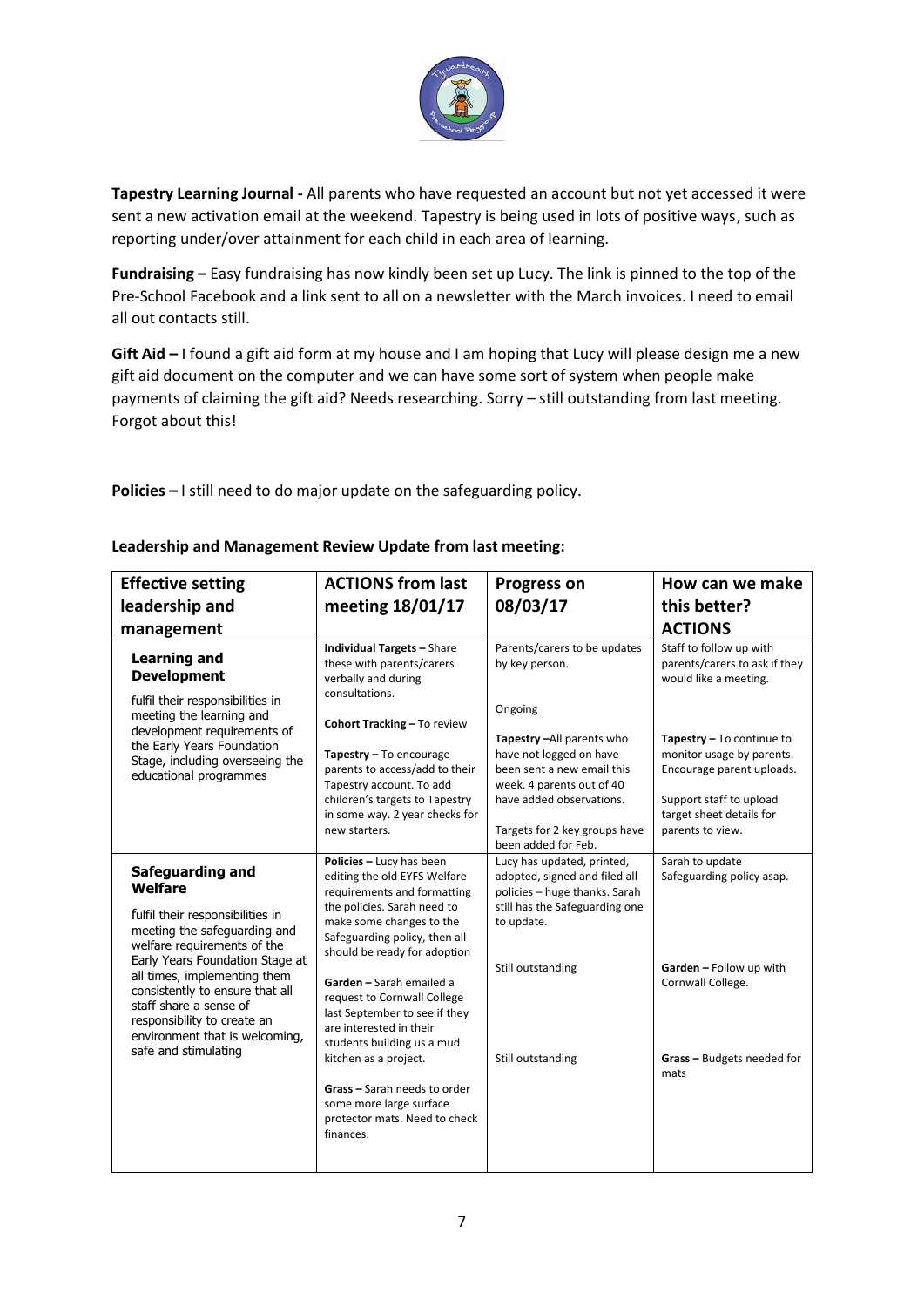

|                                                                                                                                                                                                                                                                        | Welfare Actions - On going.<br>Please see committee<br>meeting report.<br>Fence - One plank of fence<br>got damaged during the<br>village fete. Sarah to ask<br>Adam to fix.                                                                                                                                                             | <b>Welfare Actions needed as</b><br>report<br>Outstanding                                                    |                                                                                                                                                                                          |
|------------------------------------------------------------------------------------------------------------------------------------------------------------------------------------------------------------------------------------------------------------------------|------------------------------------------------------------------------------------------------------------------------------------------------------------------------------------------------------------------------------------------------------------------------------------------------------------------------------------------|--------------------------------------------------------------------------------------------------------------|------------------------------------------------------------------------------------------------------------------------------------------------------------------------------------------|
| <b>Self Evaluation and</b><br><b>Targets</b><br>have rigorous and effective<br>systems for self-evaluation that<br>inform the setting's priorities<br>and are used to set challenging<br>targets for improvement                                                       | <b>SEF-Self Evaluation Form</b><br>Still ongoing                                                                                                                                                                                                                                                                                         | Ongoing<br><b>LUCKILY THIS DOCUMENT</b><br><b>SERVES AS A TYPE OF SEF!</b>                                   | SEF - Still ongoing. Way<br>overdue an update! Never<br>gets to the top of my 'to do'<br>listl<br>Long Term Plans - School<br>Please see Matters Arising.<br><b>NEED TO SET TARGETS!</b> |
| <b>Professional</b><br><b>Development</b><br>have effective systems for<br>supervision, performance<br>management and the<br>continuous professional<br>development of staff which<br>have a positive impact on<br>teaching and children's learning<br>and development | Supervision $-$ Up to date.<br>CPD / Courses - New training<br>directory is out, link has been<br>sent to all staff. Sarah to<br>follow up training requests<br>with staff during monthly<br>supervision and book courses.<br><b>Beth - Doing BA Hons</b><br>Sarah - Doing Level 3 Forest<br>School Leader.<br>Partnership with Parents- | Supervision - Ongoing<br>Ali - Signed up to Level 3<br>Behaviour course in Jan.<br>Partnership with Parents- | Supervision - Ongoing.<br>CPD/Courses - To review<br>with all staff at next<br>supervision.<br>As tapestry actions.                                                                      |
| <b>Partnership with Parents</b><br>have effective partnerships with<br>parents and external agencies<br>that help to secure appropriate<br>interventions for children to<br>receive the support they need                                                              | Follow up with parents/carers<br>who have not been in for a<br>review for a while or sharing<br>sheets.                                                                                                                                                                                                                                  | Ongoing. Tapestry now<br>online                                                                              |                                                                                                                                                                                          |

# **Welfare Requirements Update – Written on previous minutes also, and again this report, mainly to remind me to do!**

Taken from December Report from November meeting with Christina Husk, CCC.

# **Key Findings - Where practice is good this is because:**

The setting has worked hard to implement the recommendations made following the last EYSA visit. The setting demonstrates an effective basic awareness of safeguarding in terms of keeping staff up to date with safeguarding procedures and keeping the children secure on the premises.